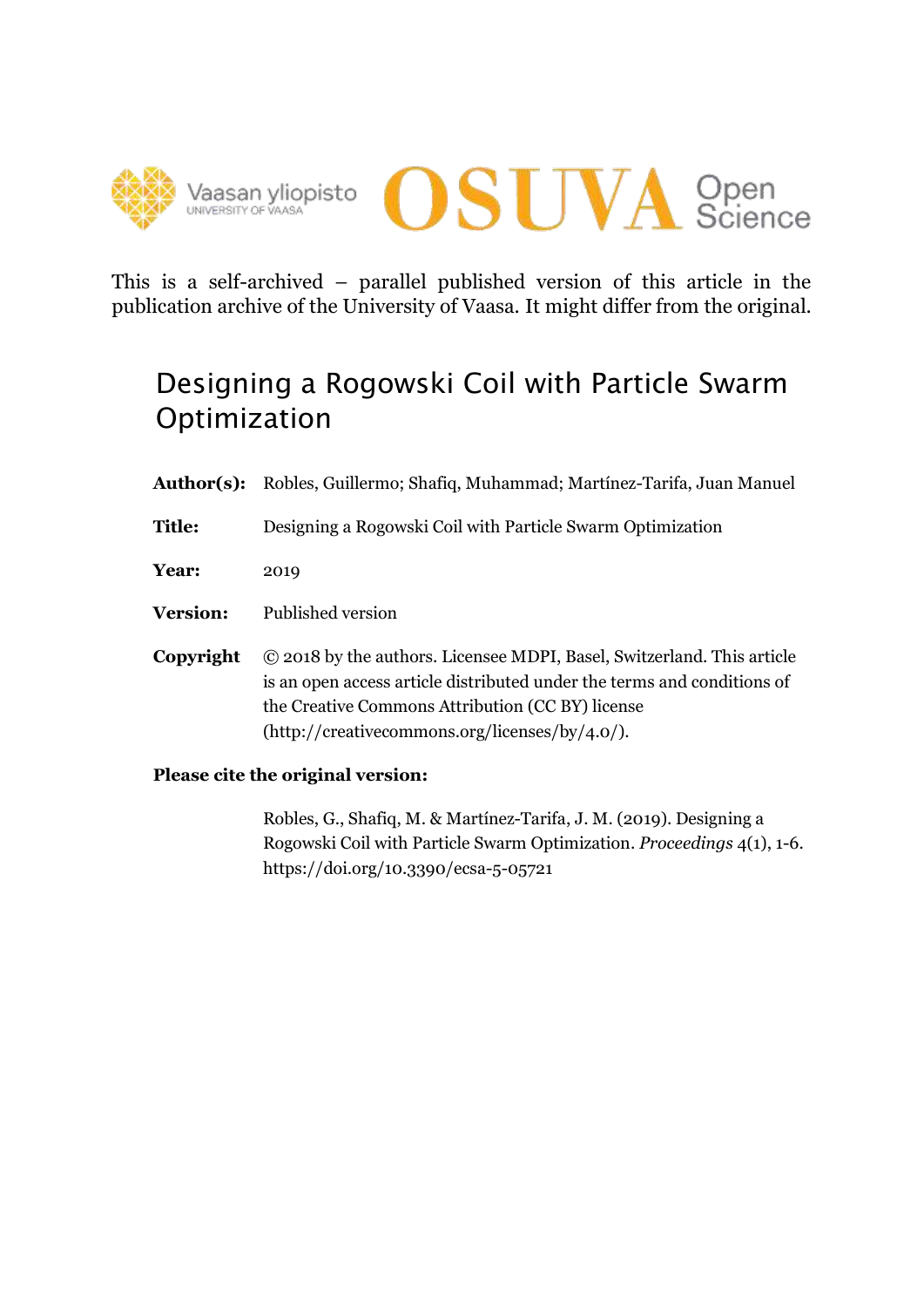



# *Proceedings* **Designing a Rogowski Coil with Particle Swarm Optimization †**

## **Guillermo Robles 1,[\\*](https://orcid.org/0000-0002-2688-9202) , Muhammad Shafiq [2](https://orcid.org/0000-0002-2272-0899) and Juan Manuel Martínez-Tarifa [1](https://orcid.org/0000-0001-9671-9818)**

- <sup>1</sup> Department of Electrical Engineering, Universidad Carlos III de Madrid, Avda, Universidad, 30, Leganés, 28911 Madrid, Spain; grobles@ing.uc3m.es; jmmtarif@ing.uc3m.es
- <sup>2</sup> School of Technology and Innovations, Electrical Engineering, University of Vaasa, Wolffintie 34, 65200 Vaasa, Finland; muhammad.shafiq@uwasa.fi
- **\*** Correspondence: grobles@ing.uc3m.es
- † Presented at the 5th International Electronic Conference on Sensors and Applications, 15–30 November 2018; Available online: [https://ecsa-5.sciforum.net.](https://ecsa-5.sciforum.net)

Published: 14 November 2018

**Abstract:** Rogowski coils are inductive sensors based on Faraday's and Ampère's Laws to measure currents through conductors without galvanic contact. The main advantage of Rogowski coils when compared with current transformers is the fact that the core is air so they never saturate and the upper cut-off current can be higher. These characteristics make Rogowski coils ideal candidates to measure high-amplitude pulsed currents. However, there are two main drawbacks. On the one hand, the output voltage is the derivative of the primary current so it has to be integrated to measure the original signal; on the other hand, the transfer function is resonant as a result of the capacitance and the self-inductance of the coil. The solution is the use of a passive integration with a terminating resistor at the output of the sensor that splits the two complex poles and gives a constant transfer function for a determined bandwidth. The downside is a loss of sensitivity. Since it is possible to calculate the electrical parameters of the coil based on its geometrical dimensions, the geometry can be adapted to design sensors for different applications depending on the time characteristics of the input current. This paper proposes the design of Rogowski coils based on their geometric characteristics maximizing the gain-bandwidth product using particle swarm optimization and adapting the coils to the specific requirements of the application.

**Keywords:** Rogowski coils; particle swarm optimization; gain-bandwidth product; current measurement; magnetic field measurement

### **1. Introduction**

Among high-frequency current measurement sensors, current transformers with ferrite cores and Rogowski coils are the preferred solution particularly because of their non-intrusive measurement capability [\[1\]](#page-6-0). However, on the basis of critical parameters, such as cost, bandwidth, sensitivity, saturation, linearity, operating temperature, integrability, flexibility and isolation, and material technology, Rogowski coils have been considered as the favorite tool in industrial applications [\[2\]](#page-6-1). Nowadays, Rogowski coils are being used in various measurement applications. These not only include normal operations but also fault situations such as AC and transient measurements, partial discharges, ground fault situations, and relay protection tasks [\[2\]](#page-6-1). This is because of their capability of measuring signals with frequencies ranging from a few hertz up to several megahertz and with an amplitude of few amperes to above a kiloampere. The physical layout of the coil, signal processing, and signal integration are the important issues in the design of these types of sensors [\[3\]](#page-6-2). A lot of work has been published on the design and analysis of Rogowski coils and still there are various aspects that need to be explored further to improve their performance [\[1\]](#page-6-0).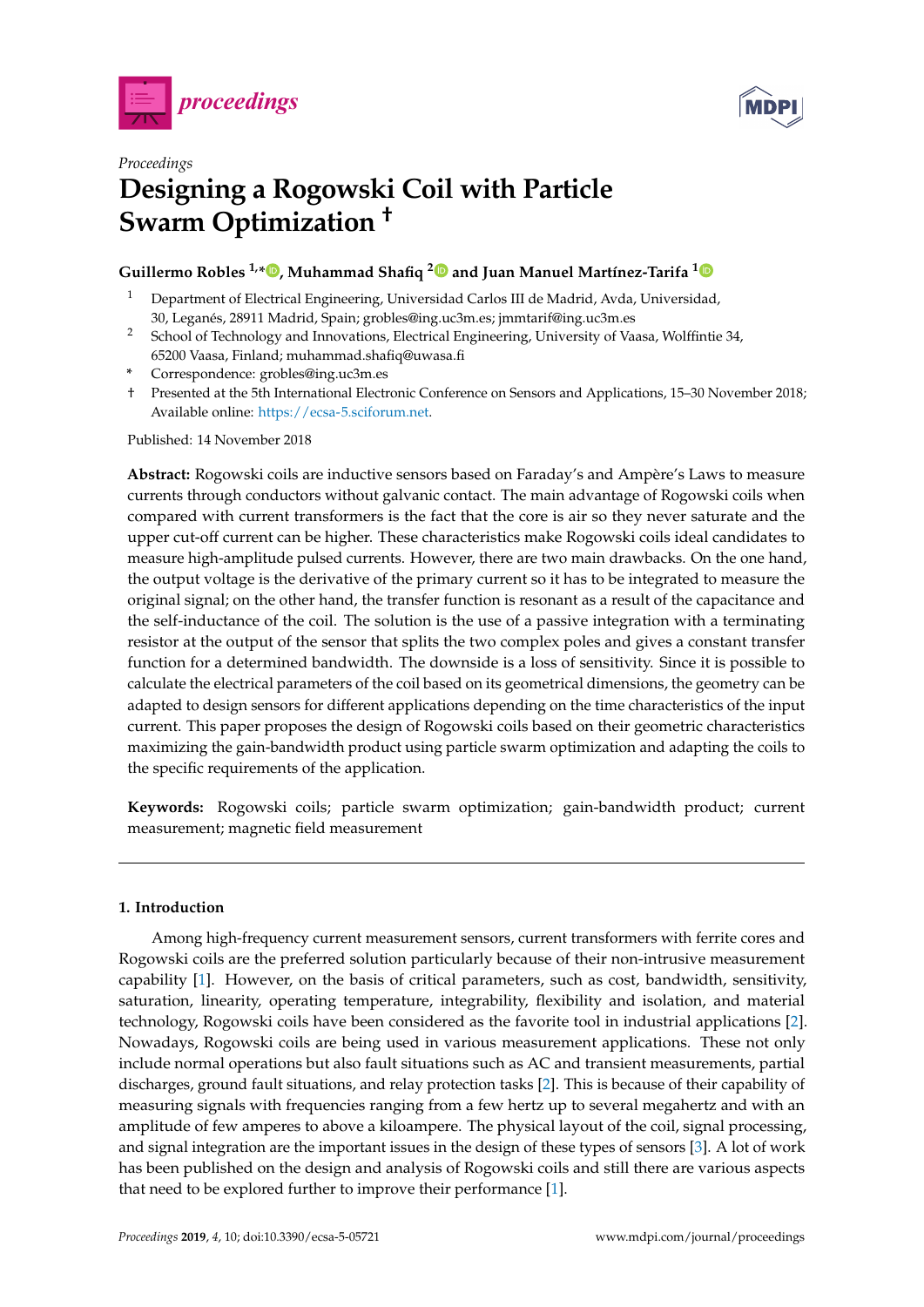The selection of suitable geometrical parameters has been identified as an important aspect regarding the proper operation and installation of the coil around the power component being tested [\[4](#page-6-3)[,5\]](#page-6-4). These parameters determine the electrical parameters and significantly affect the measuring performance of the coil in terms of its sensitivity and bandwidth. A higher sensitivity and wider bandwidth are generally desired in the design of the Rogowski coil sensor; however, changing one geometrical parameter may negatively affect the sensitivity and bandwidth, for example, an increase in sensitivity may decrease the bandwidth and vice versa [\[4\]](#page-6-3). Therefore, it is quite challenging to develop a Rogowski coil design that maximizes the sensitivity and bandwidth of the coil simultaneously for current measurement based on the arbitrary selection of the geometric factors. In this paper, a formulated method is presented to determine the optimized geometrical parameters based on the Particle Swarm Optimization (PSO) technique in order to have the maximum sensitivity for a certain bandwidth.

#### **2. Rogowski Coil Geometry and Electrical Parameters**

The behavior of a Rogowski coil in terms of sensitivity and bandwidth is determined by its electrical parameters: resistance *R*, self-inductance *L*, capacitance between the winding and the returning turn *C<sup>l</sup>* , and capacitance between turns *C<sup>t</sup>* . In most cases, *C<sup>t</sup>* is negligible compared with *Cl* , so henceforth, we will only consider *C<sup>l</sup>* . Finally, *M* is the mutual inductance between the primary conductor and the coil. These parameters can be expressed in function of the geometry of the coil with the following equations [\[6\]](#page-6-5):

$$
R = \rho \frac{4l}{\pi d^2} \tag{1}
$$

$$
L = \frac{\mu_0}{2\pi} N^2 h \log \frac{b}{a} \tag{2}
$$

$$
C_l = \frac{\pi^2 \epsilon_0 (a+b)}{\log \frac{2\sqrt{A/\pi}}{d}}
$$
\n(3)

$$
M = \frac{\mu_0}{2\pi} N h \log \frac{b}{a}
$$
 (4)

<span id="page-2-0"></span>where, according to Figure [1,](#page-2-0) *a* is the internal diameter of the coil, *b* is the external diameter, *h* is the height of the coil, *N* is the number of turns, and  $A = (b - a)h/2$  is the area of a turn. Additionally, *d* and *l* are the diameter and the total length of the wire, respectively;  $\rho$ ,  $\mu_0$ , and  $\epsilon_0$  are the resistivity of copper, the magnetic permeability, and the permittivity of air, respectively.



**Figure 1.** Geometrical parameters of a Rogowski coil.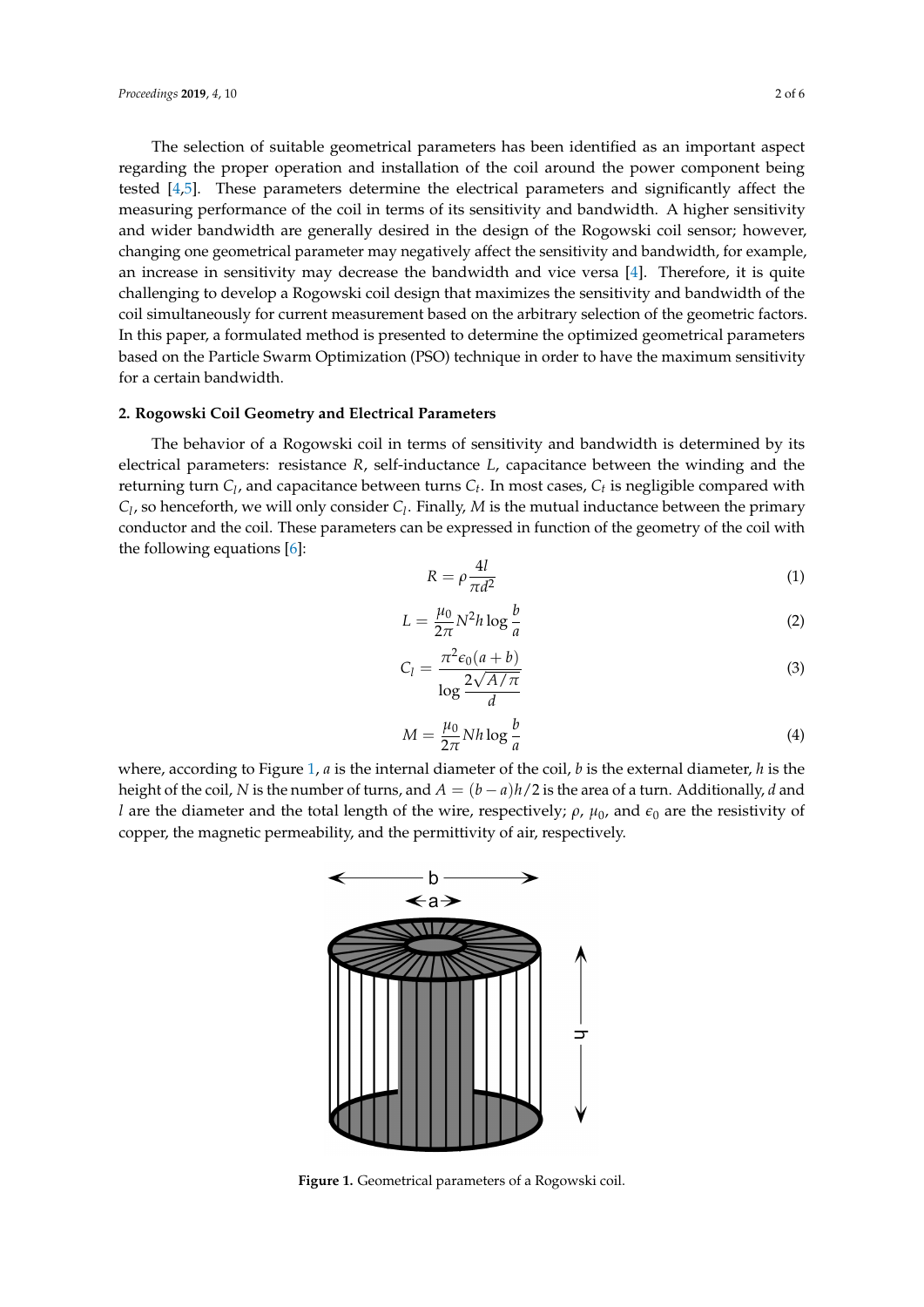#### **3. Frequency Response of a Rogowski Coil**

Considering the equivalent circuit in lumped parameters shown in Figure [2,](#page-3-0) the output of the Rogowski coil in volts can be obtained with the transfer function shown in [\(5\)](#page-3-1). Using the electrical parameters from a Rogowski coil manufactured and characterized in Aalto University,  $L = 1.2 \mu H$ , *C*<sub>*l*</sub> = 5.7 pF, *M* = 9.51 μH and considering *R* = 0.1 Ω, the resulting Bode plot is represented in Figure [3.](#page-3-2) The resistance of the selected Rogowski coil is actually  $R = 0.005 \Omega$  in direct current for  $N = 30$  and an AWG 18 wire. However, the bandwidth of these types of sensors can reach tens of megahertz so it was decided to multiply the resistance 20 times to take into account the skin effect, a value similar to those obtained from previous works in this frequency range. Nevertheless, this resistance can be neglected in most cases and does not contribute to the frequency response notably. It can be seen in the Bode plot that the output voltage  $v(t)$  is the derivative of the input  $i(t)$  (when the phase is +90°) up to frequencies close to the resonance frequency in  $f_0 = 1/2\pi\sqrt{LC_l} = 60.8 \text{ MHz.}$ 

<span id="page-3-1"></span>
$$
V_o(s) = \frac{Ms}{LC_l s^2 + RC_l s + 1} I(s)
$$
\n(5)

<span id="page-3-0"></span>

**Figure 2.** Electrical model of a Rogowski coil considering lumped parameters.

<span id="page-3-2"></span>

**Figure 3.** Frequency response of an underdamped second order system corresponding to a Rogowski coil.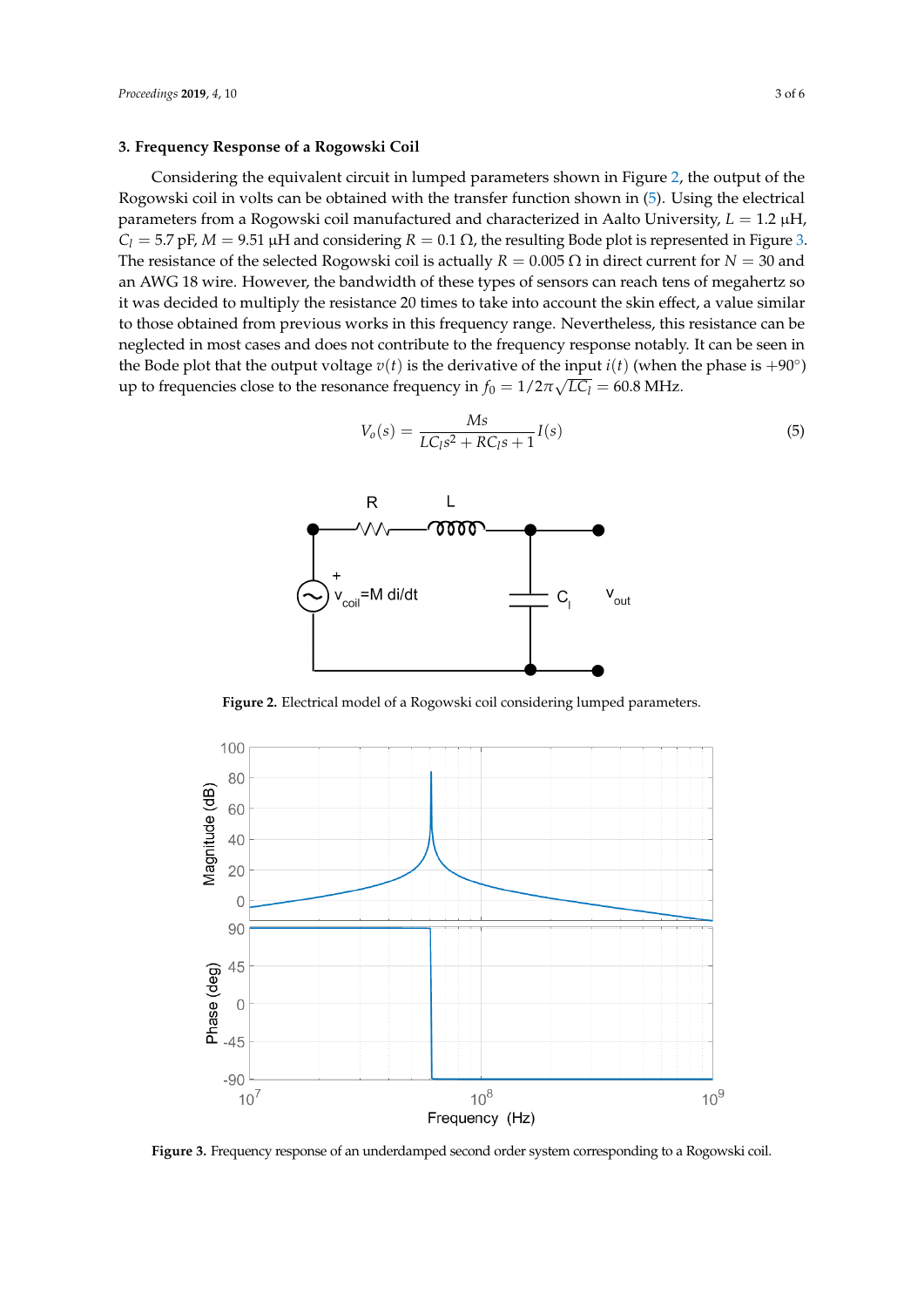There is the possibility of obtaining an output voltage proportional to the input voltage using a resistor at the ends of the Rogowski coil that will split the complex pole into two poles [\[3\]](#page-6-2). Consider the transfer function in Equation [\(6\)](#page-4-0) which includes a generic terminating resistance  $R_t = 10 \Omega$  in parallel with the capacitance in Figure [2.](#page-3-0) Now, there is a band of frequencies between 10 and 100 MHz where the input and the output are in phase so the output is proportional to the input, see the graph in Figure [4.](#page-4-1) Unfortunately, the sensitivity of the coil drops to close to −30 dB.

<span id="page-4-0"></span>
$$
V_o(s) = \frac{R_t M s}{LR_t C_l s^2 + (L + RR_t C_l)s + R + R_t} I(s)
$$
\n(6)

<span id="page-4-1"></span>

**Figure 4.** Frequency response of a Rogowski coil with terminating resistance.

#### **4. Optimizing the Geometry of a Rogowski Coil**

The objective now is the design of a self-integrating Rogowski coil optimizing the gain-bandwidth product (GBWP) to minimize the loss of sensitivity while maximizing the bandwidth of the coil. The optimization function will be based on the geometrical parameters, and hence, the electrical parameters will also be determined. Then, the design variables will be *a*, *b*, *h*, *N*, and *R<sup>t</sup>* , the last one being the most important to select the gain of the Rogowski coil . There are also some spatial constraints: the internal diameter should be large enough to allow the passing of the primary conductor so it was set to a minimum of 10 cm. The external diameter should be larger than *a* and with an upper bound set to 30 cm so the coil does not interfere with the close instrumentation. The height of the coil has to be selected between 1 and 4 cm for the same reasons. Additionally, the minimum number of turns is  $N = 3$  and the minimum terminating resistance  $R_t = 10 \Omega$ . Finally, the bandwidth must be chosen between 150 kHz and 150 MHz to be able to measure currents in the HF–VHF ranges. Notice that since the transfer function is second order, the effective band of frequencies where the input and output are in phase would be very narrow.

The optimization method is based on Particle Swarm Optimization in a five-dimensional space corresponding to the five design parameters. This method places a flock or swarm of particles randomly in the solution space [\[7\]](#page-6-6). In every iteration *l*, every particle evaluates the GBWP in its position determined by the design parameters. The best solution for the GBWP of each particle *k*,  $P_{\mathbf{k},\mathbf{best}}(l)$  is registered and updated in every iteration, as well as the best global solution of all the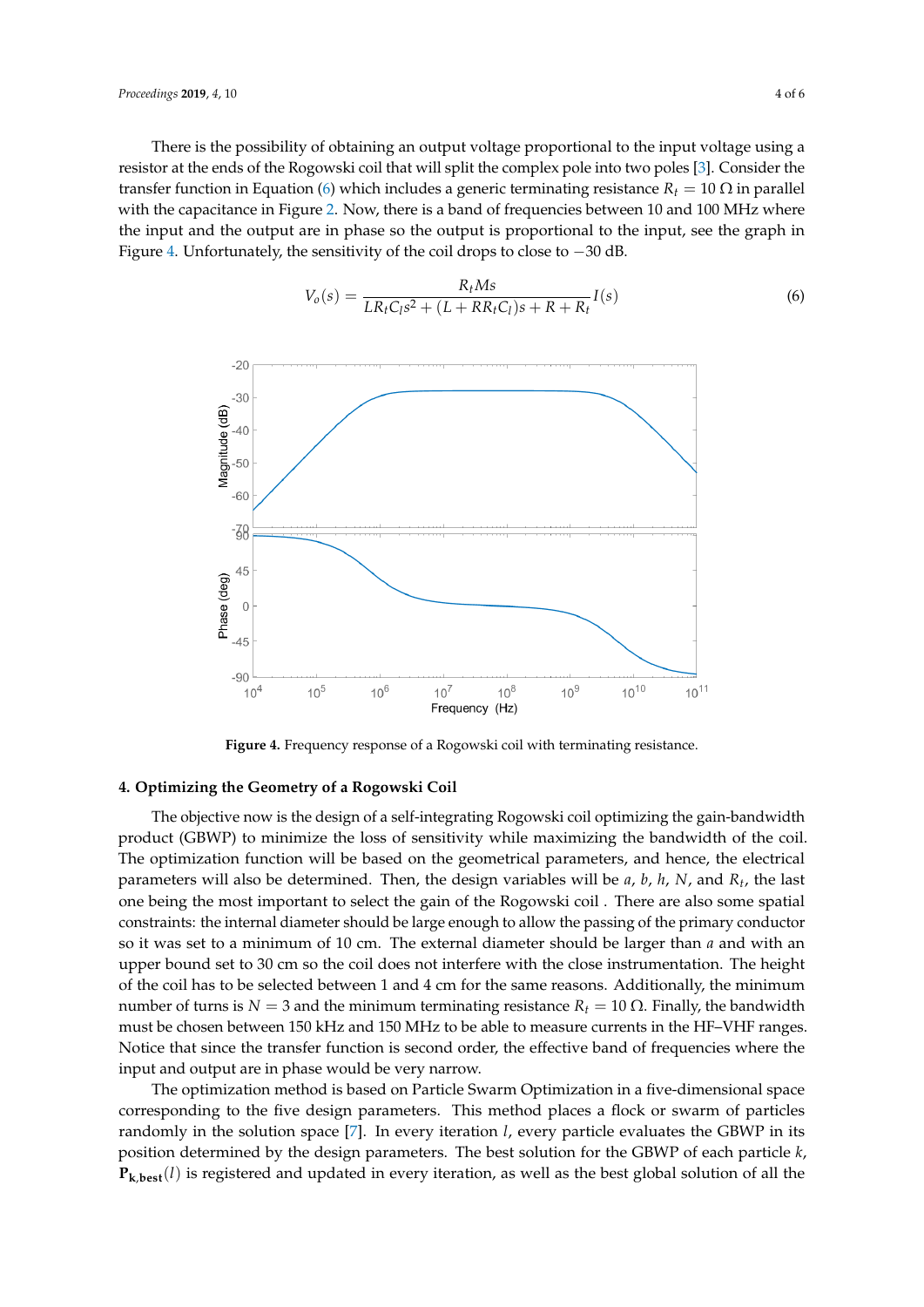swarm,  $\mathbf{P}_{\text{best}}(l)$ . These two possible solutions are part of the swarm intelligence so every particle knows its own best fit and the particle with the best approximation to the solution. Then, the positions of the particles are changed considering the velocity of particle *k* that ties it to its best position and another component that moves the particle towards the global best [\[8\]](#page-6-7), according to Equations [\(7\)](#page-5-0).

<span id="page-5-0"></span>
$$
\mathbf{v}_{\mathbf{k}}(l+1) = \mathbf{v}_{\mathbf{k}}(l) + \mathbf{U}_{1}(0,1) \otimes [\mathbf{P}_{\mathbf{k},\mathbf{best}}(l) - \mathbf{P}_{\mathbf{k}}(l)] \n+ \mathbf{U}_{2}(0,1) \otimes [\mathbf{P}_{\mathbf{best}}(l) - \mathbf{P}_{\mathbf{k}}(l)], \n\mathbf{P}_{\mathbf{k}}(l+1) = \mathbf{P}_{\mathbf{k}}(l) + \mathbf{v}_{\mathbf{k}}(l+1).
$$
\n(7)

with  $U_1(0, 1)$  and  $U_2(0, 1)$  being five dimensional line matrices whose elements are uniformly distributed between 0 and 1.

After running the algorithm with a swarm of 2000 particles, the resulting parameters for the optimized Rogowski coil are presented in Table [1.](#page-5-1) The geometrical parameters led to higher values of *b* and *h* than those from the coil in Figure [4,](#page-4-1) as suggested by previous studies [\[6\]](#page-6-5). In addition, the use of higher values of *R<sup>t</sup>* are consistent with an increase in the gain.

<span id="page-5-1"></span>**Table 1.** Parameters of the Rogowski coil optimizing the gain-bandwidth product (GBWP).

| Parameter | Value          |
|-----------|----------------|
| а         | 10 cm          |
| h         | 19.9 cm        |
| h         | 4 cm           |
| N         | 205 turns      |
| $R_{t}$   | $226.5 \Omega$ |

The resulting Bode plot for the designed coil is represented in Figure [5.](#page-5-2) It can be seen that the bandwidth goes from 810 kHz to 2.4 MHz as long as the phase shift introduced by the transfer function is sufficiently close to  $0^{\circ}$  , and provided it is in the interval between  $10^{\circ}$  and  $-10^{\circ}$ . The gain is close to 0 dB (which also represents the widest bandwidth), much larger than in the case presented in Figure [4.](#page-4-1)

<span id="page-5-2"></span>

**Figure 5.** Frequency response of the designed Rogowski coil.